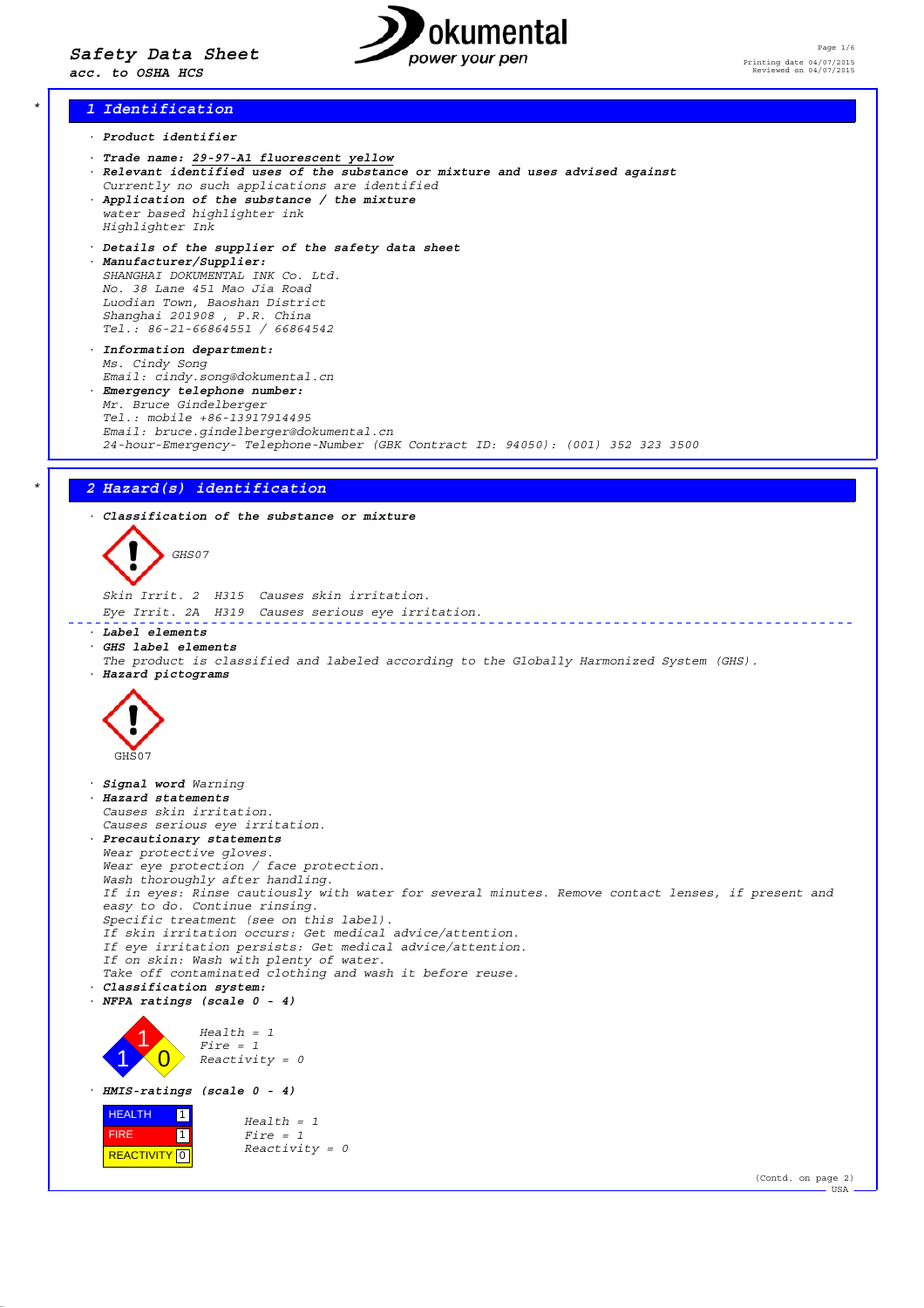*Safety Data Sheet*

*acc. to OSHA HCS*



Page 2/6 Printing date 04/07/2015 Reviewed on 04/07/2015

*Trade name: 29-97-A1 fluorescent yellow*

(Contd. of page 1)

- *· Other hazards*
- *· Results of PBT and vPvB assessment*
- *· PBT: Not applicable.*
- *· vPvB: Not applicable.*

### *3 Composition/information on ingredients*

*· Chemical characterization: Mixtures*

- *Mixture of the following substances, containing non-hazardous substances and colouring agents.*
- *· Description: Mixture of the substances listed below with nonhazardous additions.*
- *· Dangerous components:*
- *584-08-7 potassium carbonate 10-25%*
- *· Additional information: For the wording of the listed risk phrases refer to section 16.*

#### *\* 4 First-aid measures*

- *· Description of first aid measures*
- *· After inhalation:*
- *In case of unconsciousness place patient stably in side position for transportation.*
- *· After skin contact: Immediately wash with water and soap and rinse thoroughly.*
- *· After eye contact:*
- *Rinse opened eye for several minutes under running water. If symptoms persist, consult a doctor.*
- *· After swallowing: If symptoms persist consult doctor.*
- *· Information for doctor:*
- *· Most important symptoms and effects, both acute and delayed*
- *No further relevant information available.*
- *· Indication of any immediate medical attention and special treatment needed No further relevant information available.*

### *\* 5 Fire-fighting measures*

- *· Extinguishing media*
- *· Suitable extinguishing agents: Use fire fighting measures that suit the environment.*
- *· Special hazards arising from the substance or mixture No further relevant information available.*
- *· Advice for firefighters*
- *· Protective equipment: No special measures required.*

## *\* 6 Accidental release measures*

- *· Personal precautions, protective equipment and emergency procedures Wear protective clothing. · Environmental precautions:*
- *Dilute with plenty of water. Do not allow to enter sewers/ surface or ground water.*
- *· Methods and material for containment and cleaning up:*
- *Absorb with liquid-binding material (sand, diatomite, acid binders, universal binders, sawdust). Ensure adequate ventilation.*
- *· Reference to other sections No dangerous substances are released. See Section 7 for information on safe handling. See Section 8 for information on personal protection equipment. See Section 13 for disposal information.*

## *\* 7 Handling and storage*

*· Handling:*

- *· Precautions for safe handling Ensure good ventilation/exhaustion at the workplace. Prevent formation of aerosols.*
- *· Information about protection against explosions and fires: No special measures required.*
- *· Conditions for safe storage, including any incompatibilities*
- *· Storage:*
- *· Requirements to be met by storerooms and receptacles: No special requirements.*
- *· Information about storage in one common storage facility: Not required.*
- *· Further information about storage conditions: Keep receptacle tightly sealed.*
- *· Specific end use(s) No further relevant information available.*

(Contd. on page 3)

USA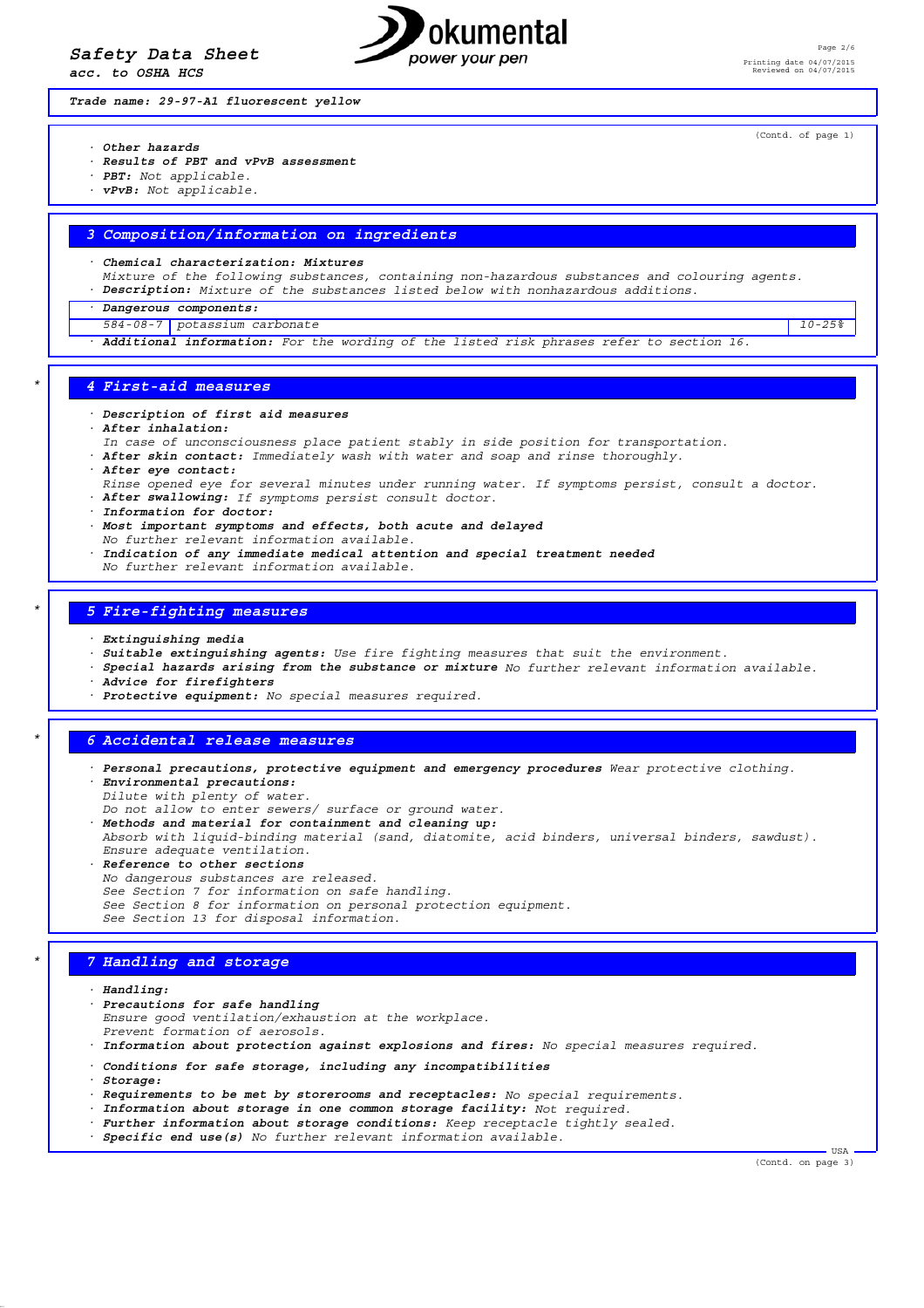

Page 3/6 Printing date 04/07/2015 Reviewed on 04/07/2015

*Trade name: 29-97-A1 fluorescent yellow*

(Contd. of page 2)

## *\* 8 Exposure controls/personal protection*

- *· Additional information about design of technical systems: No further data; see item 7.*
- *· Control parameters*
- *· Components with limit values that require monitoring at the workplace: The product does not contain any relevant quantities of materials with critical values that have to be monitored at the workplace.*
- *· Additional information: The lists that were valid during the creation were used as basis.*
- *· Exposure controls*
- *· Personal protective equipment:*
- *· General protective and hygienic measures:*
- *Keep away from foodstuffs, beverages and feed. Immediately remove all soiled and contaminated clothing. Wash hands before breaks and at the end of work.*
- *Avoid contact with the eyes and skin.*
- *· Breathing equipment:*
- *In case of brief exposure or low pollution use respiratory filter device. In case of intensive or longer exposure use respiratory protective device that is independent of circulating air.*
- *· Protection of hands:*



*Protective gloves*

*The glove material has to be impermeable and resistant to the product/ the substance/ the preparation.*

*Due to missing tests no recommendation to the glove material can be given for the product/ the preparation/ the chemical mixture.*

*Selection of the glove material on consideration of the penetration times, rates of diffusion and the degradation*

*· Material of gloves*

*The selection of the suitable gloves does not only depend on the material, but also on further marks of quality and varies from manufacturer to manufacturer. As the product is a preparation of several substances, the resistance of the glove material can not be calculated in advance and has therefore to be checked prior to the application.*

- *· Penetration time of glove material The exact break trough time has to be found out by the manufacturer of the protective gloves and has to be observed.*
- *· Eye protection:*



*Tightly sealed goggles*

| Information on basic physical and chemical properties |                                  |  |
|-------------------------------------------------------|----------------------------------|--|
| · General Information                                 |                                  |  |
| · Appearance:                                         |                                  |  |
| Form:<br>Color:                                       | $F1$ $ii d$<br>Yellow            |  |
| $·$ Odor:                                             | Product specific                 |  |
| $.$ Odour threshold:                                  | Not determined.                  |  |
| Important information on protection of health and     |                                  |  |
| environment, and on safety.                           |                                  |  |
| $\cdot$ pH-value at 20 $\degree$ C (68 $\degree$ F):  | 11                               |  |
| Change in condition                                   |                                  |  |
| Melting point/Melting range:                          | Indetermined                     |  |
| Boiling point/Boiling range:                          | Undetermined.                    |  |
| · Flash point:                                        | $160 °C$ (320 °F)                |  |
| Flammability (solid, qaseous):                        | Not applicable.                  |  |
| Ignition temperature:                                 | 400 °C (752 °F)                  |  |
| · Decomposition temperature:                          | Not determined.                  |  |
| · Auto igniting:                                      | Product is not selfigniting.     |  |
| Danger of explosion:                                  | Not determined.                  |  |
| · Explosion limits:                                   |                                  |  |
| Lower:                                                | $0.9 \text{ Vol }$ $\frac{6}{5}$ |  |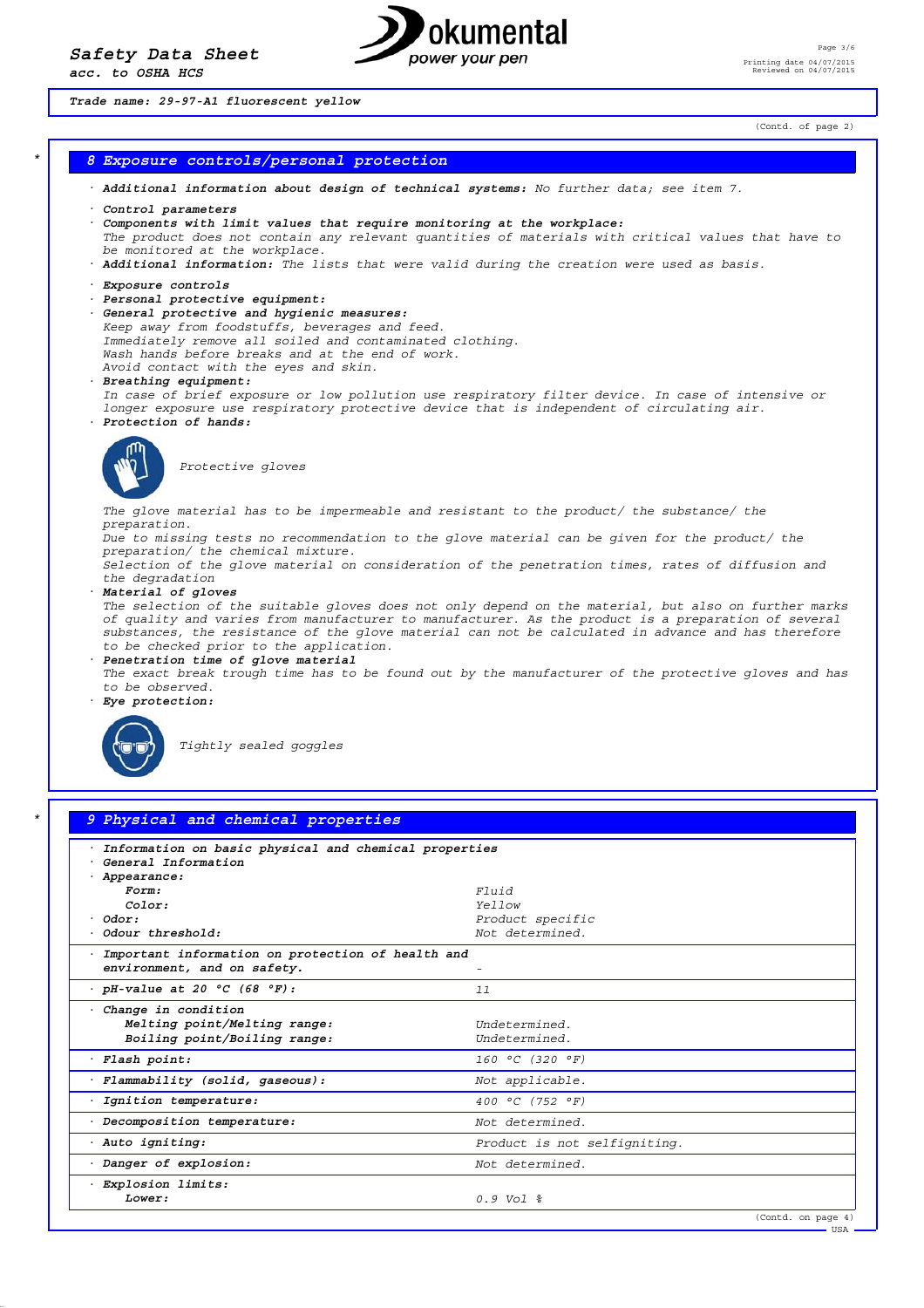*acc. to OSHA HCS*



*Trade name: 29-97-A1 fluorescent yellow*

|                                                                                                         | (Contd. of page 3)                                                                     |
|---------------------------------------------------------------------------------------------------------|----------------------------------------------------------------------------------------|
| Upper:                                                                                                  | Not determined.                                                                        |
| $\cdot$ Vapor pressure at 20 °C (68 °F):                                                                | 23 hPa $(17$ mm Hq)                                                                    |
| Density at 20 $^{\circ}$ C (68 $^{\circ}$ F):<br>Relative density<br>Vapour density<br>Evaporation rate | 1.15 $q/cm^3$ (9.597 lbs/qal)<br>Not determined.<br>Not determined.<br>Not determined. |
| Solubility in / Miscibility with<br>Water:                                                              | Fully miscible.                                                                        |
| Partition coefficient (n-octanol/water):                                                                | Not determined.                                                                        |
| <i>Viscosity:</i><br>Dynamic at 20 $^{\circ}$ C (68 $^{\circ}$ F):<br>Kinematic:                        | 3 mPas<br>Not determined.                                                              |
| · Solvent content:<br>Organic solvents:<br>Water:                                                       | 18.4%<br>67.0%                                                                         |
| Solids content:<br>Other information                                                                    | 14.0%<br>No further relevant information available.                                    |

## *\* 10 Stability and reactivity*

*· Reactivity*

- *· Chemical stability*
- *· Thermal decomposition / conditions to be avoided:*
- *No decomposition if used according to specifications.*
- *· Possibility of hazardous reactions No dangerous reactions known.*
- *· Conditions to avoid No further relevant information available.*
- *· Incompatible materials: No further relevant information available.*
- *· Hazardous decomposition products: No dangerous decomposition products known.*

### *\* 11 Toxicological information*

- *· Information on toxicological effects*
- *· Acute toxicity:*
- *· Primary irritant effect:*
- *· on the skin: Irritant to skin and mucous membranes.*
- *· on the eye: Irritating effect.*
- *· Sensitization: No sensitizing effects known.*
- *· Additional toxicological information:*
- *The product shows the following dangers according to internally approved calculation methods for preparations:*

*Irritant*

*· Carcinogenic categories*

| IARC (International Agency for Research on Cancer)    |
|-------------------------------------------------------|
| None of the ingredients is listed.                    |
| NTP (National Toxicology Program)                     |
| None of the ingredients is listed.                    |
| OSHA-Ca (Occupational Safety & Health Administration) |
| None of the ingredients is listed.                    |

### *\* 12 Ecological information*

*· Toxicity*

- *· Aquatic toxicity: No further relevant information available.*
- *· Persistence and degradability No further relevant information available.*
- *· Behavior in environmental systems:*
- *· Bioaccumulative potential No further relevant information available.*
- *· Mobility in soil No further relevant information available.*
- *· Additional ecological information:*
- *· General notes:*

*Water hazard class 1 (Self-assessment): slightly hazardous for water Do not allow undiluted product or large quantities of it to reach ground water, water course or sewage system.*

- *· Results of PBT and vPvB assessment*
- *· PBT: Not applicable.*
- *· vPvB: Not applicable.*

(Contd. on page 5)  $\overline{\phantom{a}}$ USA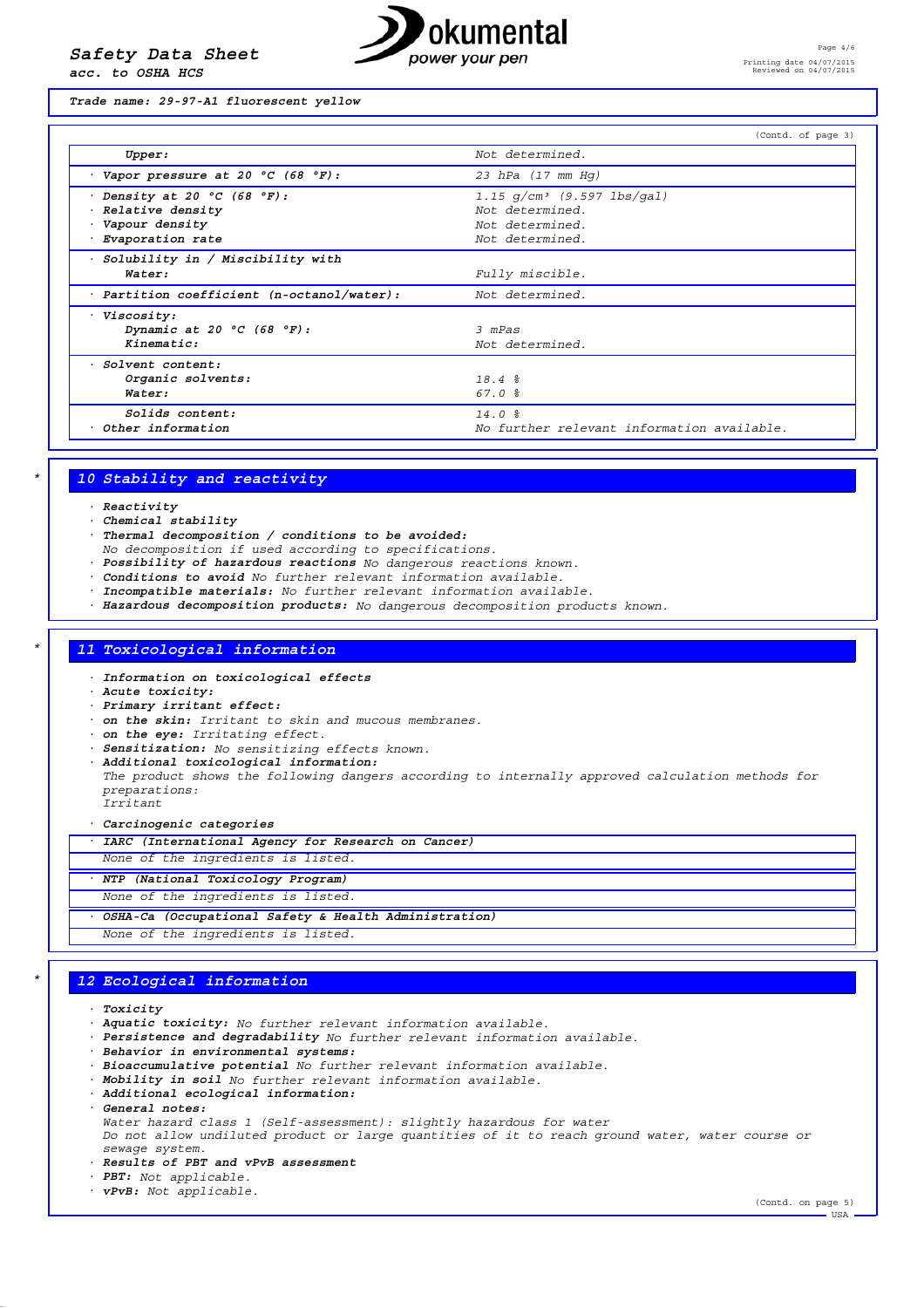*acc. to OSHA HCS*



*Trade name: 29-97-A1 fluorescent yellow*

*· Other adverse effects No further relevant information available.*

(Contd. of page 4)

### *\* 13 Disposal considerations*

*· Waste treatment methods*

*· Recommendation:*

*Must not be disposed of together with household garbage. Do not allow product to reach sewage system.*

- *· Uncleaned packagings:*
- *· Recommendation: Disposal must be made according to official regulations.*

*· Recommended cleansing agent: Water, if necessary with cleansing agents.*

### *\* 14 Transport information*

| UN-Number<br>· DOT, ADR, ADN, IMDG, IATA                                   | Void            |
|----------------------------------------------------------------------------|-----------------|
| UN proper shipping name<br>· DOT, ADR, ADN, IMDG, IATA                     | Void            |
| · Transport hazard class(es)                                               |                 |
| · DOT, ADR, ADN, IMDG, IATA<br>· Class                                     | Void            |
| · Packing group<br>· DOT, ADR, IMDG, IATA                                  | Void            |
| · Environmental hazards:<br>· Marine pollutant:                            | No              |
| · Special precautions for user                                             | Not applicable. |
| Transport in bulk according to Annex II of<br>MARPOL73/78 and the IBC Code | Not applicable. |
| UN "Model Regulation":                                                     | -               |

#### *\* 15 Regulatory information*

*· Safety, health and environmental regulations/legislation specific for the substance or mixture · Sara · Section 355 (extremely hazardous substances): None of the ingredient is listed. · Section 313 (Specific toxic chemical listings):*

*None of the ingredients is listed.*

*· TSCA (Toxic Substances Control Act): All ingredients are listed.*

*· Proposition 65*

*· Chemicals known to cause cancer:*

*None of the ingredients is listed.*

*· Chemicals known to cause reproductive toxicity for females: None of the ingredients is listed.*

*· Chemicals known to cause reproductive toxicity for males: None of the ingredients is listed.*

*· Chemicals known to cause developmental toxicity:*

*None of the ingredients is listed. · DSL/NDSL (Canada) All ingredients are listed*

*· Cancerogenity categories*

*· EPA (Environmental Protection Agency)*

*None of the ingredients is listed.*

*· TLV (Threshold Limit Value established by ACGIH) None of the ingredients is listed.*

*· MAK (German Maximum Workplace Concentration)*

*None of the ingredients is listed.*

*· NIOSH-Ca (National Institute for Occupational Safety and Health)*

*None of the ingredients is listed.*

### *· GHS label elements*

*The product is classified and labeled according to the Globally Harmonized System (GHS).* (Contd. on page 6)